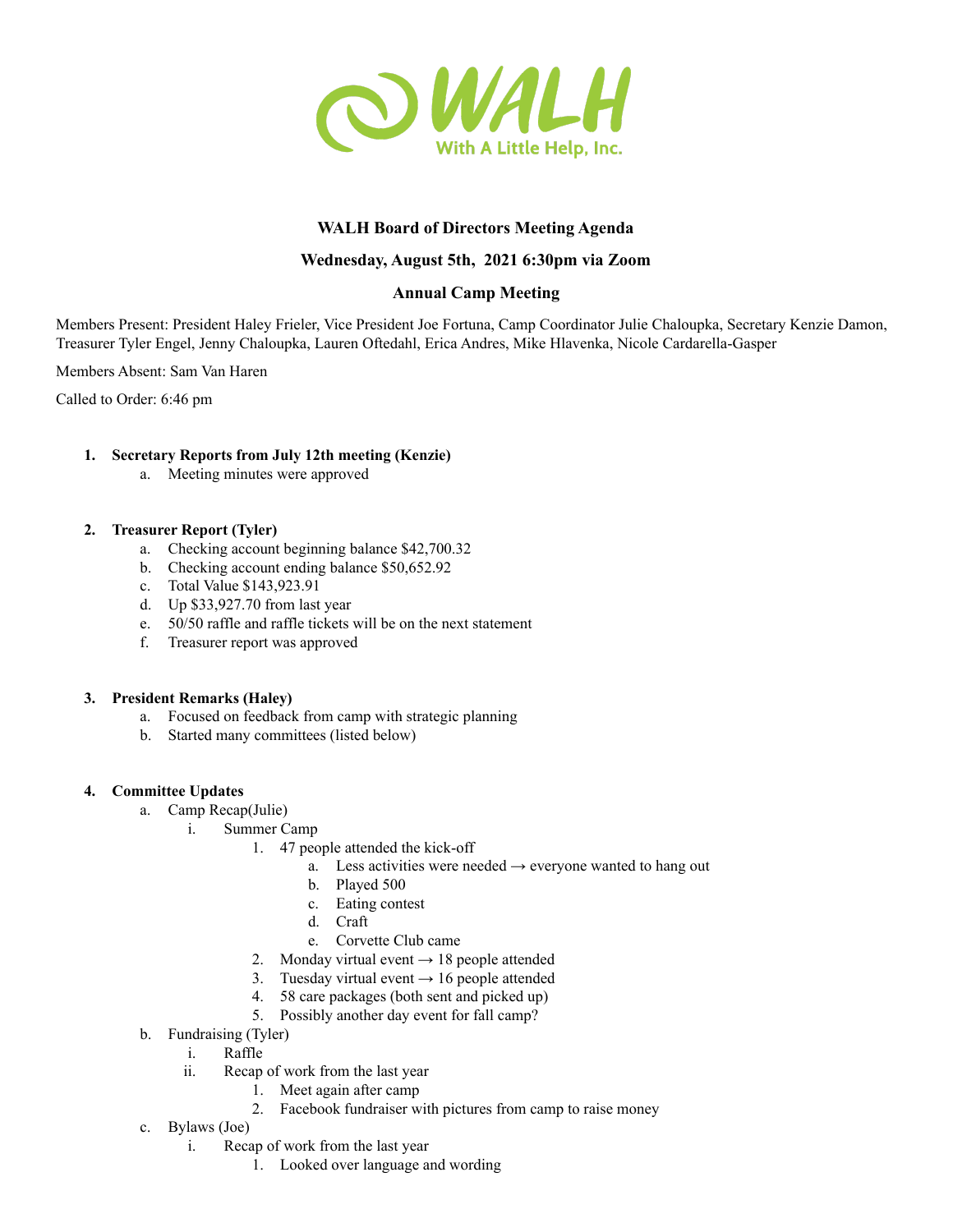- 2. Got rid of some things, added others
	- a. Talked about virtual camp and meetings
- 3. Wait until next year in person to approve it when we are back in person
	- a. Or look into doing it virtually so we don't have to wait until next year
		- i. Need to recruit as many of the general membership as possible to be there
- d. Succession Planning (Nicole)
	- i. Recap of work from the last year
		- 1. Survey for board evaluations
			- a. Roll out once new board takes effect
		- 2. Descriptions of each officer position
			- a. Every position will have its own binder with all the necessary information
				- i. Donna offered to help make templates for each position
					- ii. Look into using Trello
		- 3. Kim willing to help with this every once in a while, can't commit fully
- e. Social Committee (Nicole)
	- i. Recap of work from the last year
		- 1. Pride event
			- a. Virtual parade, trivia, costumes
		- 2. Book club
			- a. 2nd and 4th Monday of the month
		- 3. Valentine's Day Party
		- 4. New Years Party
		- 5. Another music bingo night soon with the extra playlists Emma made
			- a. Possibly when we vote on the bylaws?
- f. Marketing (Haley)
	- i. Recap of work from the last year
		- 1. Supported all the other committees and their marketing needs
			- a. Facebook, Instagram
		- 2. Josh C is interested in joining the marketing committee
- g. Website (Lauren)
	- i. Recap of work from the last year
		- 1. Finding different templates
		- 2. Sticking with WordPress
		- 3. Will meet again in the fall/winter
		- 4. Annie is interested in helping create the website

## **5. Election Results (Lauren)**

- a. 9 accepted nominations
	- i. No vote because we didn't have enough nominations
	- ii. New board can vote people in if they are interested in joining vacancies
		- 1. Jim, Tom, and Donna are all interested in joining
	- iii. New board members
		- 1. Jenny Chaloupka
		- 2. Lauren Oftedahl
		- 3. Tyler Engel
		- 4. Joe Fortuna
		- 5. Nicole Cardarella-Gasper
		- 6. Kenzie Damon
		- 7. Donnie Flynn
		- 8. Julie Chaloupka
		- 9. Biff Martinowski

## **6. Rogue Topics**

a. Safety/diversity/inclusion/equity committee?

## **7. New Board Officer Elections**

a. President